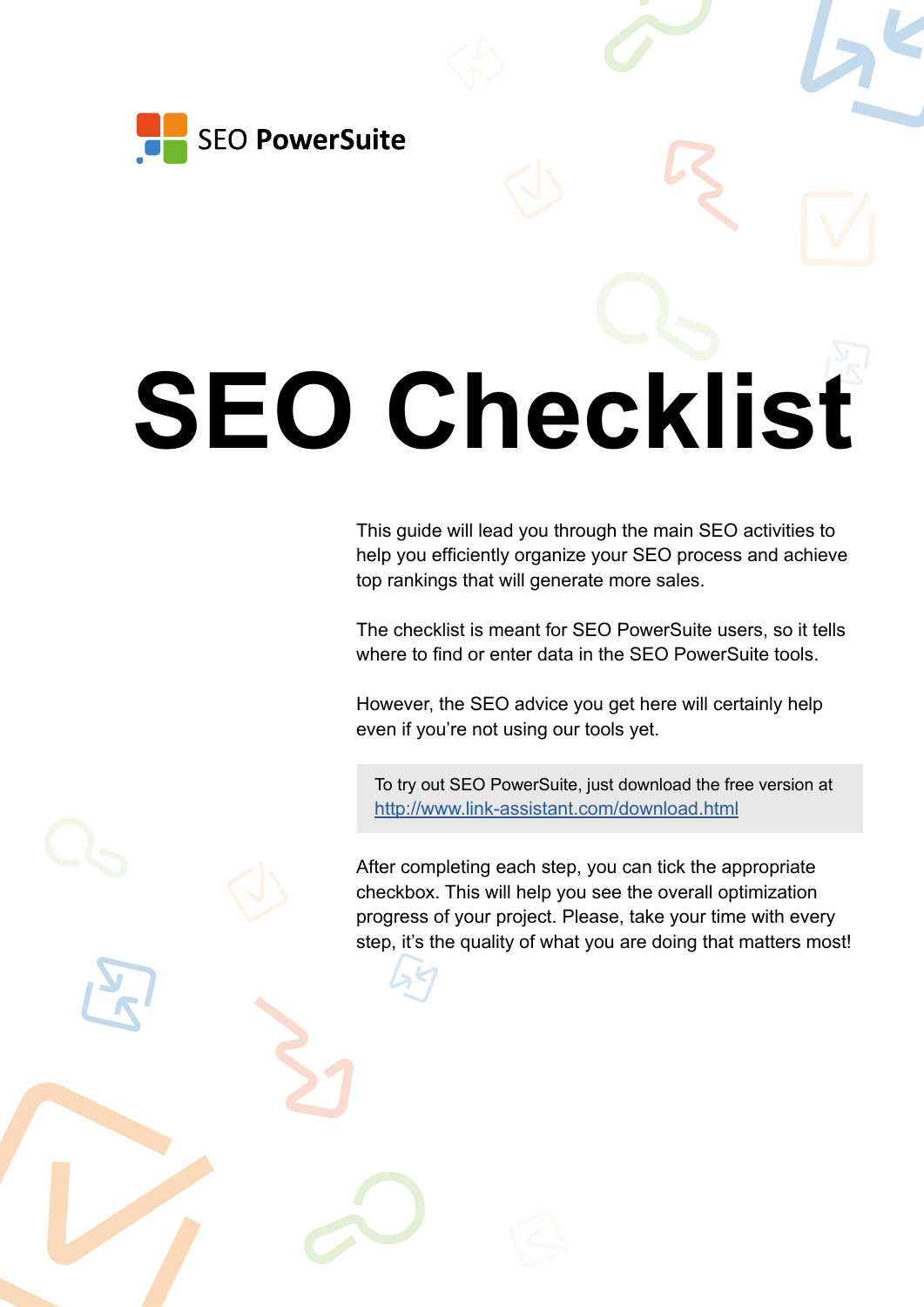### **Contents**

| 1. Get the Keywords                         | $\overline{3}$ |
|---------------------------------------------|----------------|
| 2. Make your site accessible                | 5              |
| 3. Fix Issues with URLs and Links           | 8              |
| 4. Take Care of Code & Performance          | 10             |
| 5. Optimize Site's Landing Pages            | 11             |
| 6. Check On-page/Content Factors            | 12             |
| 7. Find and Analyze Site's Backlinks        | 14             |
| 8. Do Link Outreach                         | 16             |
| 9. Use Social Signals for your SEO          | 18             |
| <b>10. Track Your Progress</b>              | 19             |
| <b>Extras: Enhance Your Online Presence</b> | 21             |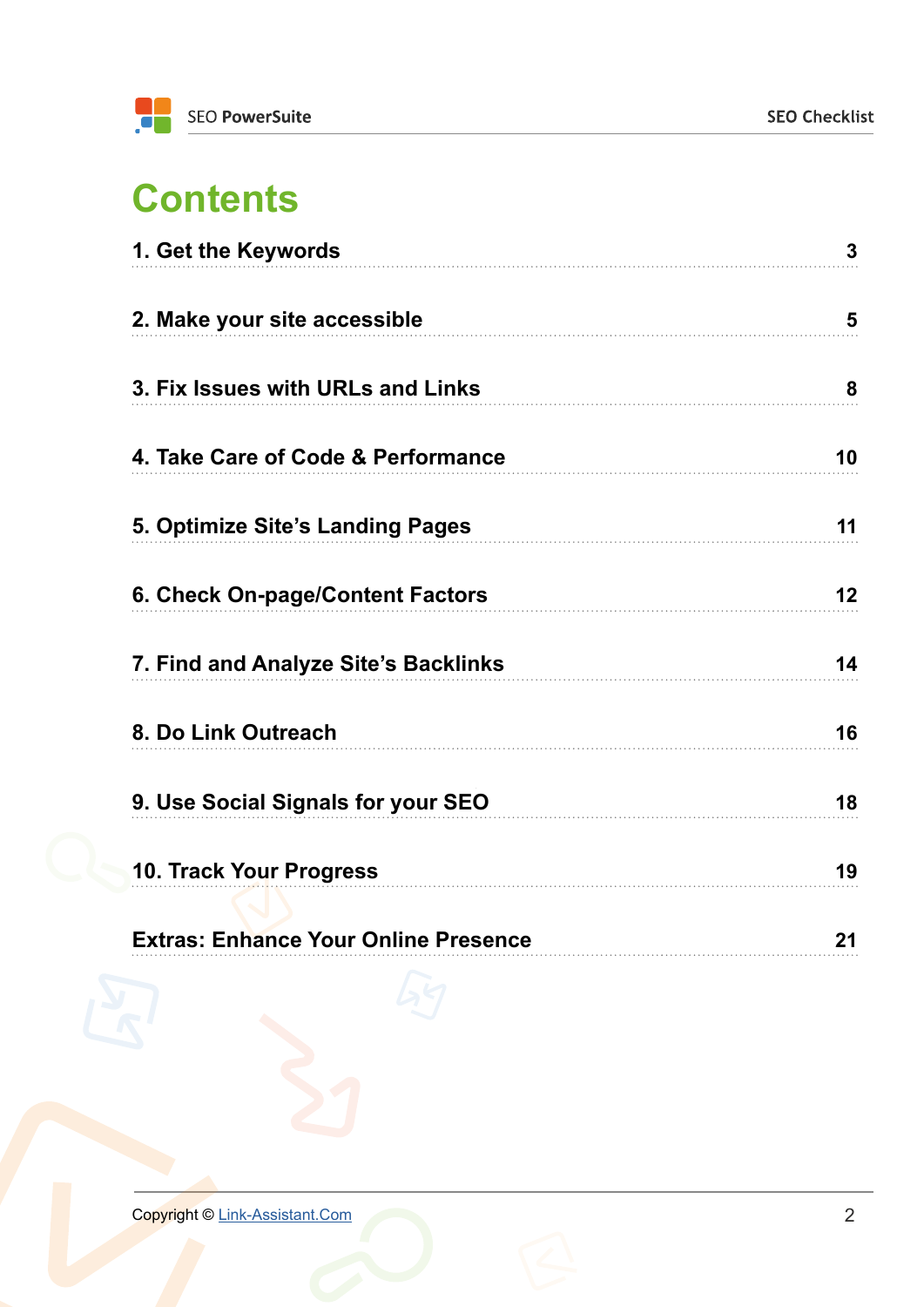### <span id="page-2-0"></span>**1. Get the Keywords**

### **1.1. Find keywords for your website**

Let's start with keywords, as they determine all your SEO activities. In Rank Tracker, you can add your keywords manually, or use the **Suggest** button to let the software find keyword ideas for you. Specify at least 5 seed key phrases that best describe your website topic.

In the keyword suggestions wizard, pick the keyword research method that will be used to build up your keyword list – Google AdWords Keyword Planner, for example. You can use as many search methods as you need.

Watch a video tutorial: [Searching for new keywords](http://www.link-assistant.com/video.html?vid=FMema9S4f2A)

### **1.2. Thin out your keyword list**

After the tool collects the keyword ideas for you, you need to pick the most efficient ones. Pay attention to the following factors:

#### **Length of key phrases**

The good practice is to make sure your keyword list includes 2-4 word phrases. A single keyword may be too generic (e.g., "cars"); a phrase too long may attract little or no traffic (e.g., "where to buy a red ford with white doors in Seattle").

#### **Keywords with higher KEI**

When choosing the final keyword list, pay attention to KEI, the searches to competition ratio. Generally the higher KEI (marked green), the better, meaning that a lot of people are searching for this keyword, but there's no huge competition among websites.

Please, note that KEI is a relative metric and you should look at the numbers as relative values inside a niche. There is no good or bad KEI - so you should only compare one keyword against another.

In some cases (e.g., with low search volume key phrases) KEI can be low (marked red) for all of your project keywords, so you will need to choose phrases with low KEI just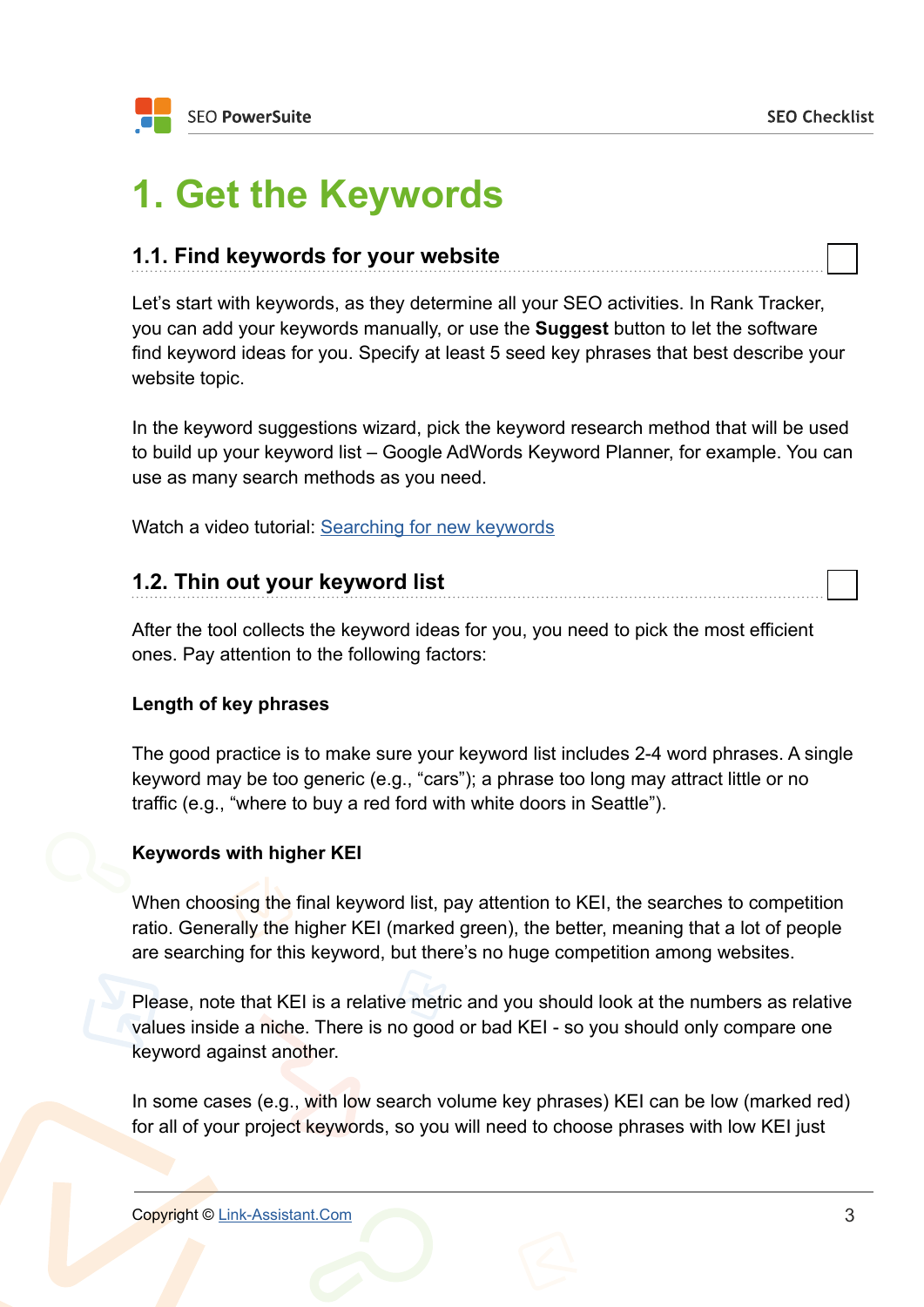

because it's still a little bit higher than the KEI of other words in the group.

#### **Keyword difficulty score**

Find the **Keyword difficulty** tab in Rank Tracker (just below the table with site's rankings) and click the **Update** button.

The tool will check the top ten ranking websites and will show you how difficult it is to unseat them for the selected key phrase. The higher the score, the harder it'll be to rank in the top.

Focus on keywords with low and moderate (marked green and yellow) difficulty score.

Watch a video tutorial: [Analyzing keywords efficiency](http://www.link-assistant.com/video.html?vid=p1zDRxN5ekM) Watch a video tutorial: [Checking keyword difficulty score](http://www.link-assistant.com/video.html?vid=U_YLKCr1vbQ)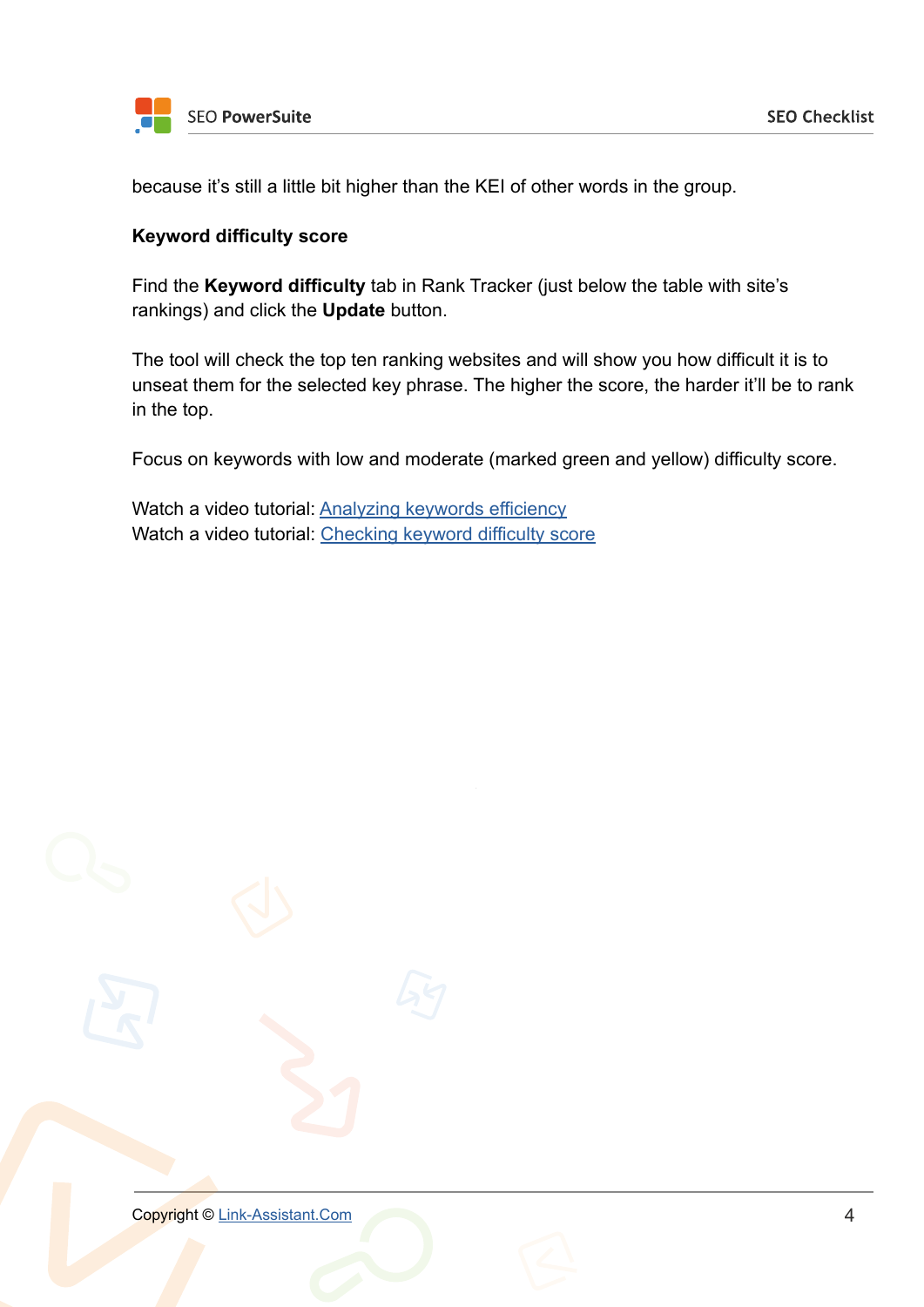### <span id="page-4-0"></span>**2. Make your site accessible**

| 2.1. Make sure site's content is not blocked from indexing |  |
|------------------------------------------------------------|--|
|------------------------------------------------------------|--|

Want to know how visible to search engines your site is? Launch WebSite Auditor, type in your site's URL and let the tool perform the audit.

When it's done, find **Pages restricted from indexing** category and see if there's any blocked content.

Make sure that important content is not blocked by:

- *the robots.txt file in the root directory*
- *the "noindex" tag in the <head> section of pages*
- *the X-Robots-Tag in the HTTP header*

Remember, if content cannot be accessed by the search engines, it will not appear in search results.

Please, check the following tips:

- *2.2. Revise Robots.txt*
- *3.6. Create and upload an XML sitemap*

Watch a video tutorial: [Site audit](http://www.link-assistant.com/video.html?vid=MfC_GbQjXNo)

### **2.2. Revise robots.txt**

If some of the important pages are blocked by the robots.txt file, you can edit the file right in WebSite Auditor. Go to the **Pages** module and click the **Robots.txt** button. Here you can specify the rules the search engines will follow when crawling your website.

Watch a video tutorial: [Creating a robots.txt file](http://www.link-assistant.com/video.html?vid=5Kg_ftuStjY)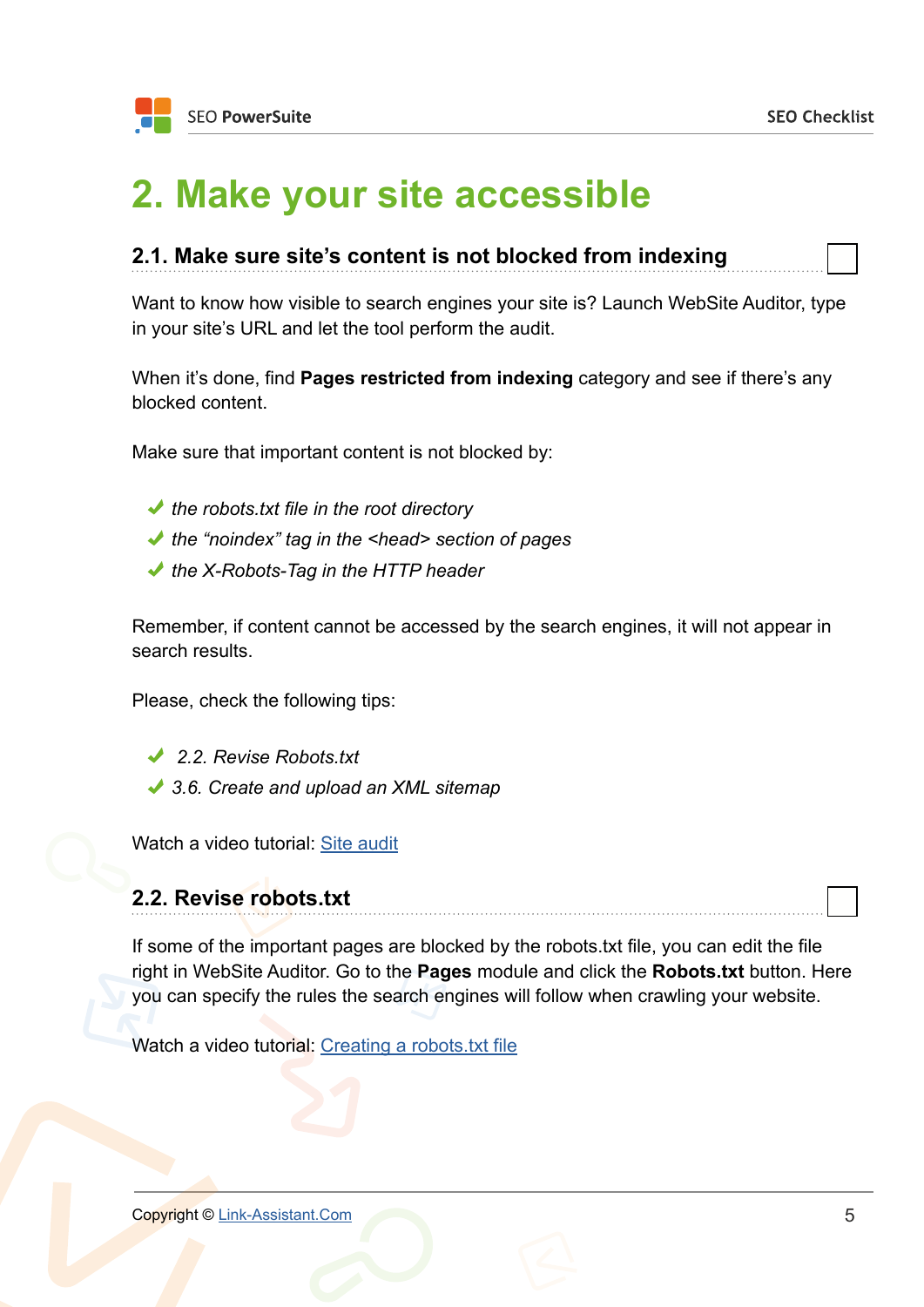#### **2.3. Fix HTTP server response codes**

If some of your pages return errors (404 "not found" error, 500 "internal server" error, or any other 4xx and 5xx errors), you should fix these issues and have the server configured properly.

In the **Site Audit** module, find the **Indexing and crawlability** section and check your pages' status codes.

In most cases your pages should return the 200 status code. If there are any pages with 4xx/5xx status codes, take care to fix the errors.

Follow the built-in recommendations for any errors and bad redirects.

### **2.4. Set the redirect to the main domain version**

In **Site Audit** find the **Redirects** section and see if you have set up the redirect to the main (either www or non-www) domain version.

Search engines see www and non-www versions of the same page as 2 different pages.

To prevent the duplicate content issue, set the main domain version for your website using the redirect method that works best for your website (e.g. the Apache mod\_rewrite module). To get the best keyword ranking results, make sure the version you set the main is the one Google displays in its search results.

### **2.5. Check content for Frames**

As it's still hard for search engines to properly index the content in frames, you should use these elements carefully not to hinder website crawling. If you have a lot of content in frames, add text transcripts to the pages.

In the **Encoding and technical factors** category of **Site audit module** check if you have any pages containing **Frames**, and follow the recommendations you see in that section.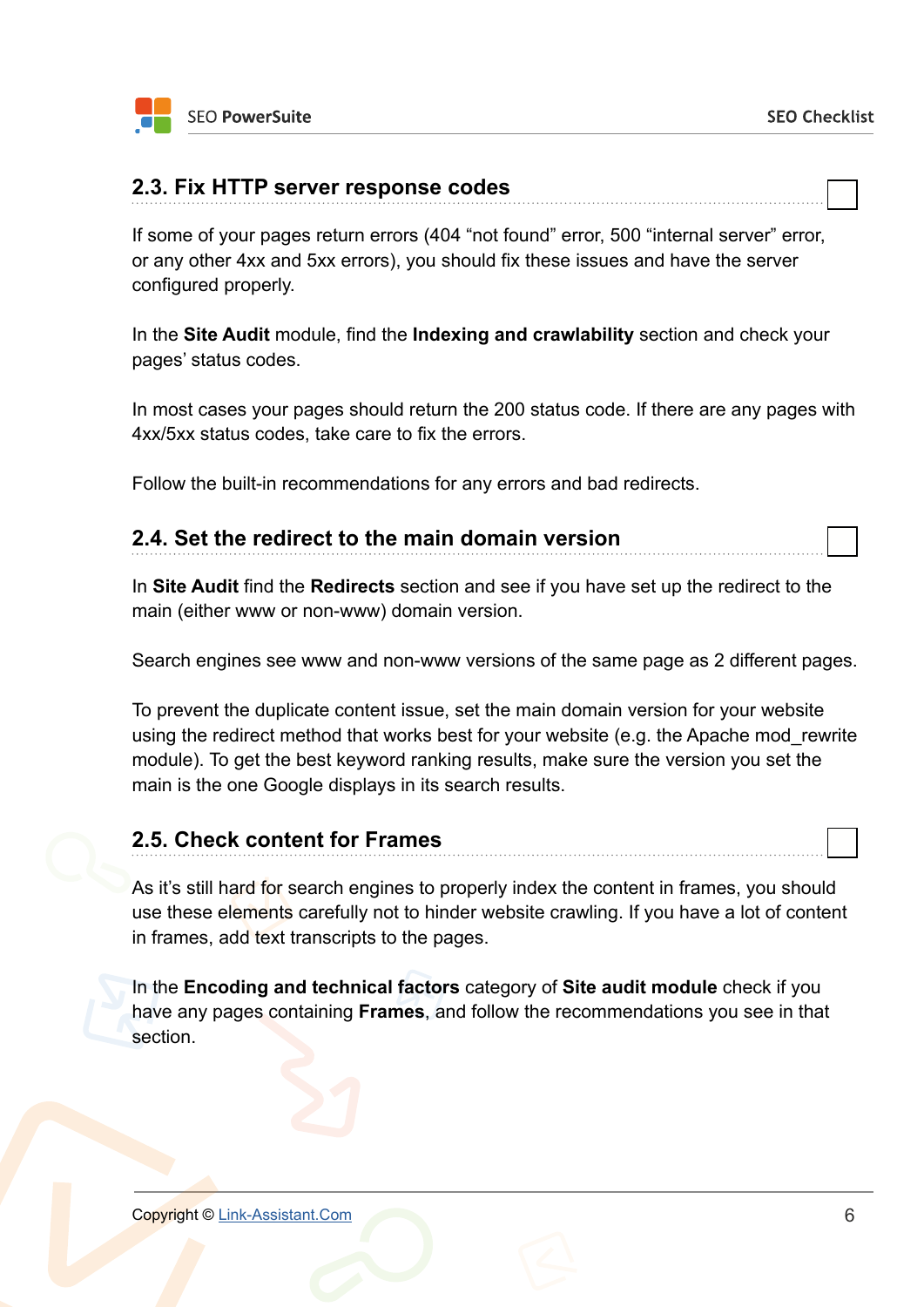

#### **2.6. Fix spam issues**

If search engines detect any spam issues on your pages

*Cloaking — the content presented to the search engine spider is different from that presented to the user's browser*

- *Viruses any type of malware programs*
- ◆ Doorway a web page that is created with the only purpose of sending visitors to *a different page*
- *Link farm any group of web sites that all hyperlink to every other site in the group,*

they can penalize your website and you'll lose your rankings. Therefore, you need to fix them as soon as possible.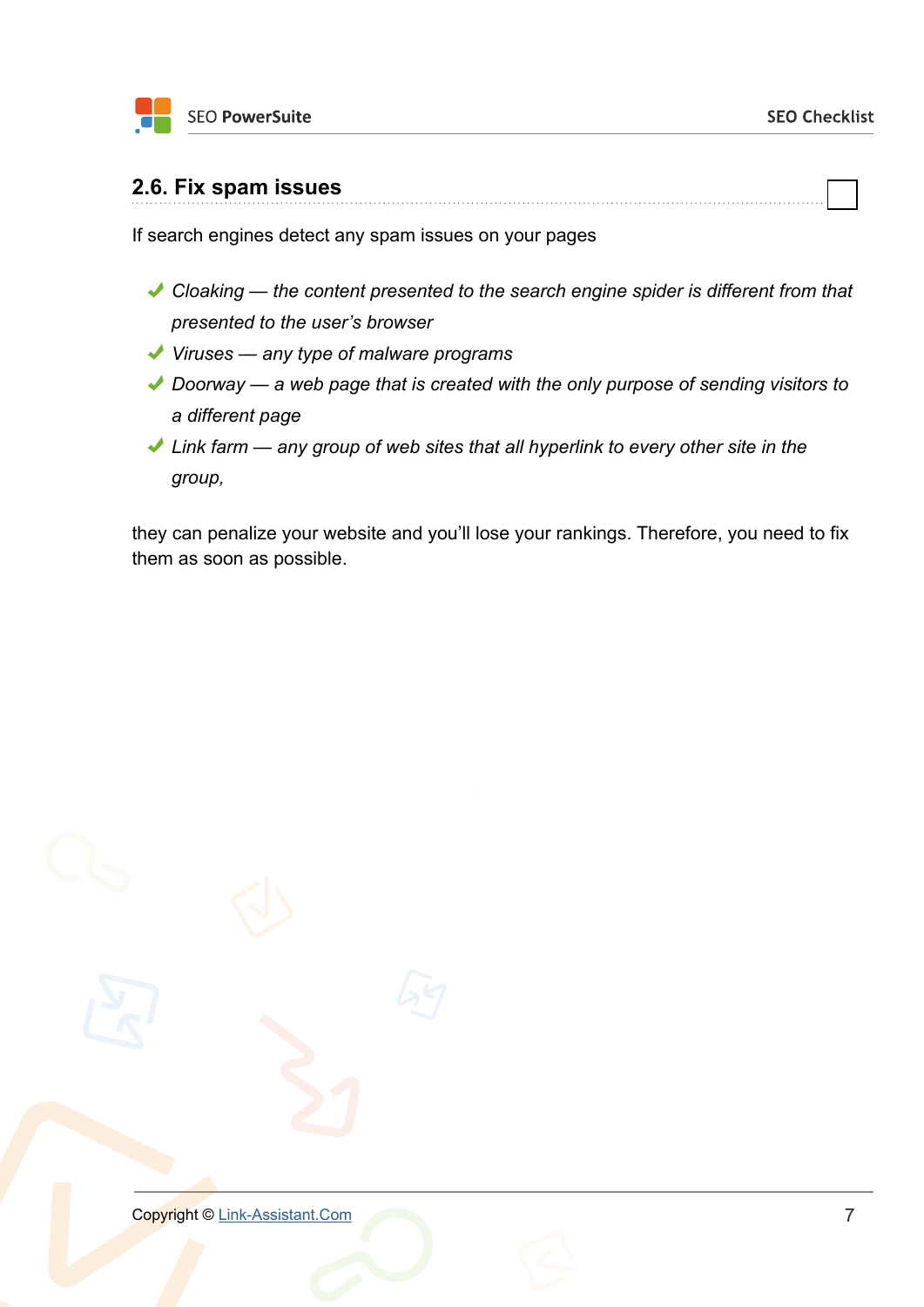г ┑

### <span id="page-7-0"></span>**3. Fix Issues with URLs and Links**

| 3.1. Make URLs static                                                                                                                                                                                                  |
|------------------------------------------------------------------------------------------------------------------------------------------------------------------------------------------------------------------------|
| Review your site URLs. Dynamic URLs (e.g. http://site.com/product.php?cid=1&pid=5)<br>are not user- and search engine-friendly, that is why you need to make URLs static (e.g.<br>http://site.com/product/guide.html). |
| See all dynamic URLs in the Site audit module of WebSite Auditor, URLs section.                                                                                                                                        |

| 3.2. Fix too long URLs                                                                                                                              |
|-----------------------------------------------------------------------------------------------------------------------------------------------------|
| In Site audit, URLs section, check the pages with Too long URLs. Optimize the length<br>of the URLs that are too long, making it around 75 symbols. |
| 3.3. Make URLs descriptive                                                                                                                          |
| Use keywords in the URLs of the pages you are optimizing to make them more relevant<br>and enhance rankings.                                        |

### **3.4. Create a custom 404 page**

Check if your 404 page has been set up correctly in **Site Audit, Indexing and crawlability** section.

Customize a 404 page to make it useful for your website visitors. The custom 404 page may include links to the most important pages of your website. See an example on the SEO PowerSuite site: http://www.link-assistant.com/404

### **3.5. Fix broken links**

Broken links hinder usability and can cause traffic losses. Fix all broken links by correcting the invalid link URLs and setting the 301 redirects. You can find the problematic URLs in the **Links** section of the **Site audit module.**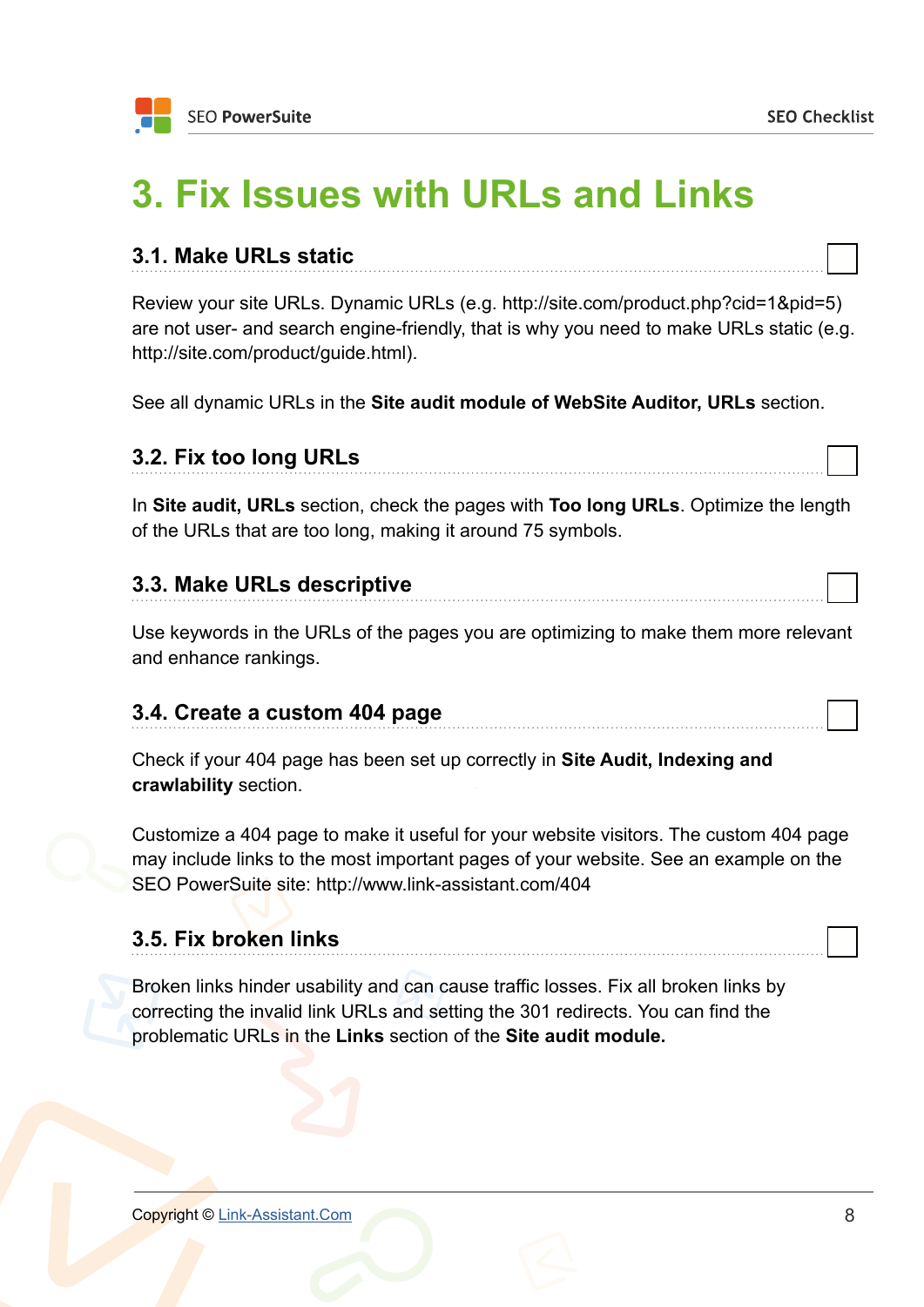

### **3.6. Create and upload an XML sitemap**

Check if your site has a correct XML sitemap in **Site Audit, Indexing and crawlability** section.

If a sitemap is missing, create and submit it to make sure that search engines know about all the pages on your site.

You can do this right in WebSite Auditor – go to the **Pages** module, click the **Sitemap** button and follow the wizard instructions.

You can also submit your sitemap in Google Webmaster Tools and Bing Webmaster Tools (for Bing and Yahoo).

Watch a video tutorial: [Creating an XML sitemap](http://www.link-assistant.com/video.html?vid=L9c0mfHheVk)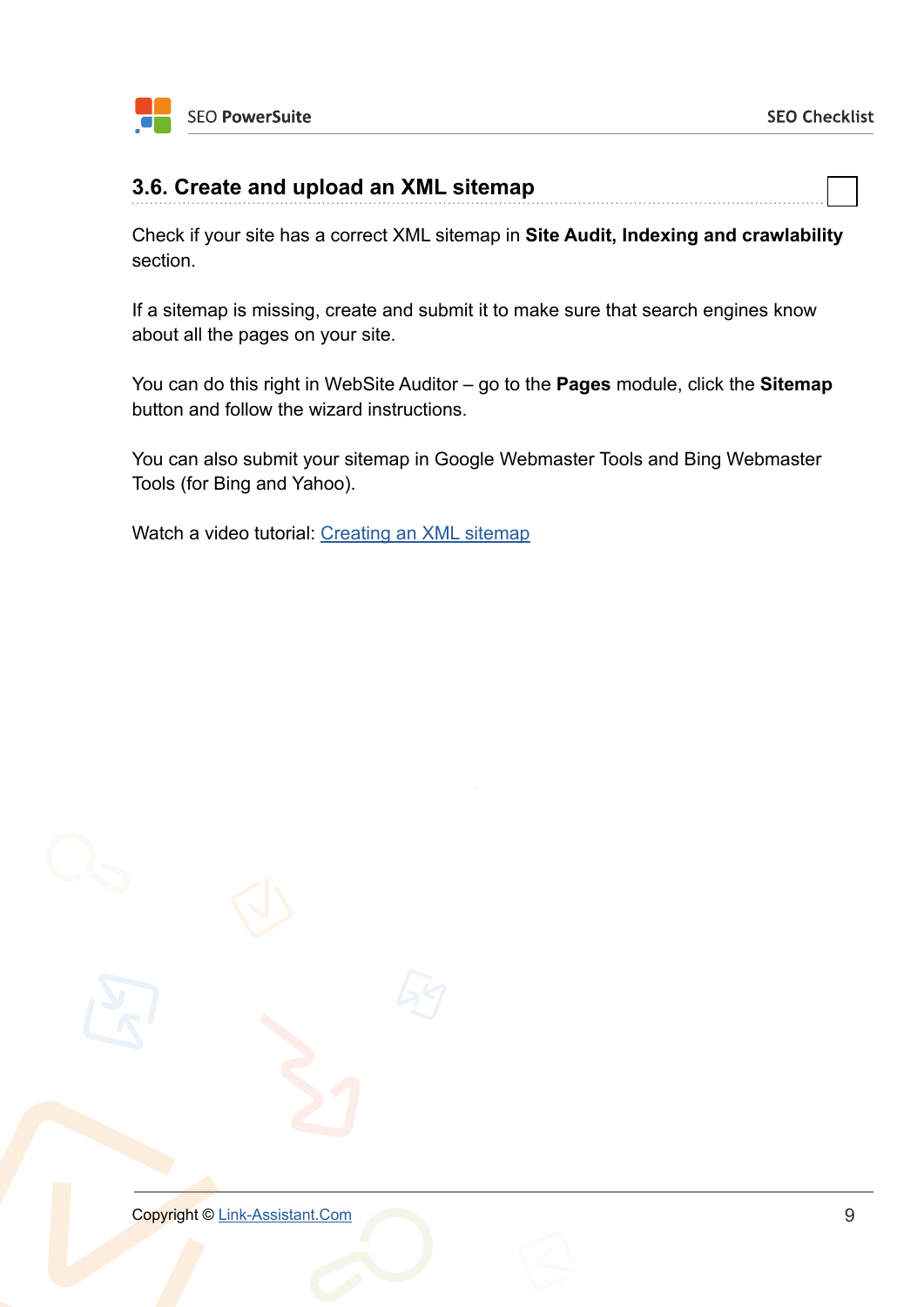### <span id="page-9-0"></span>**4. Take Care of Code & Performance**

### **4.1. Make your pages' code valid (W3C HTML/CSS errors)**

Make sure your pages' HTML and CSS code is error-free. Not all errors are critical for rankings, but it's hard to guess which one makes a site drag behind its competitors.

The point here is, if there're any code errors, this may prevent Google from indexing your pages and ranking your important content. Therefore it's best to check the site's code for errors.

See the **Pages with W3C errors and warnings** in the **Encoding and technical factors** of the **Site Audit** module and fix them.

#### **4.2. Improve page load speed**

Page load speed is one of the ranking factors used by Google. To improve the page load speed, you can:

- *apply the file compression (e.g. gzip)*
- *utilize browser caching*
- *use the externalized CSS/JavaScript code*
- *optimize graphics and video size*
- *put the scripts at the bottom*
- *minimize the number of iframes*
- ◆ use a Content Delivery Network (CDN) to lighten the load on your server, and *more.*

It may of course take different time for a page to load, depending on the speed of Internet connection and other factors. Therefore sometimes it makes sense to look at page size rather than load time. To see which pages can take longer to load, check the **Too big pages** factor in **Site audit**, the **Encoding and technical factors** section.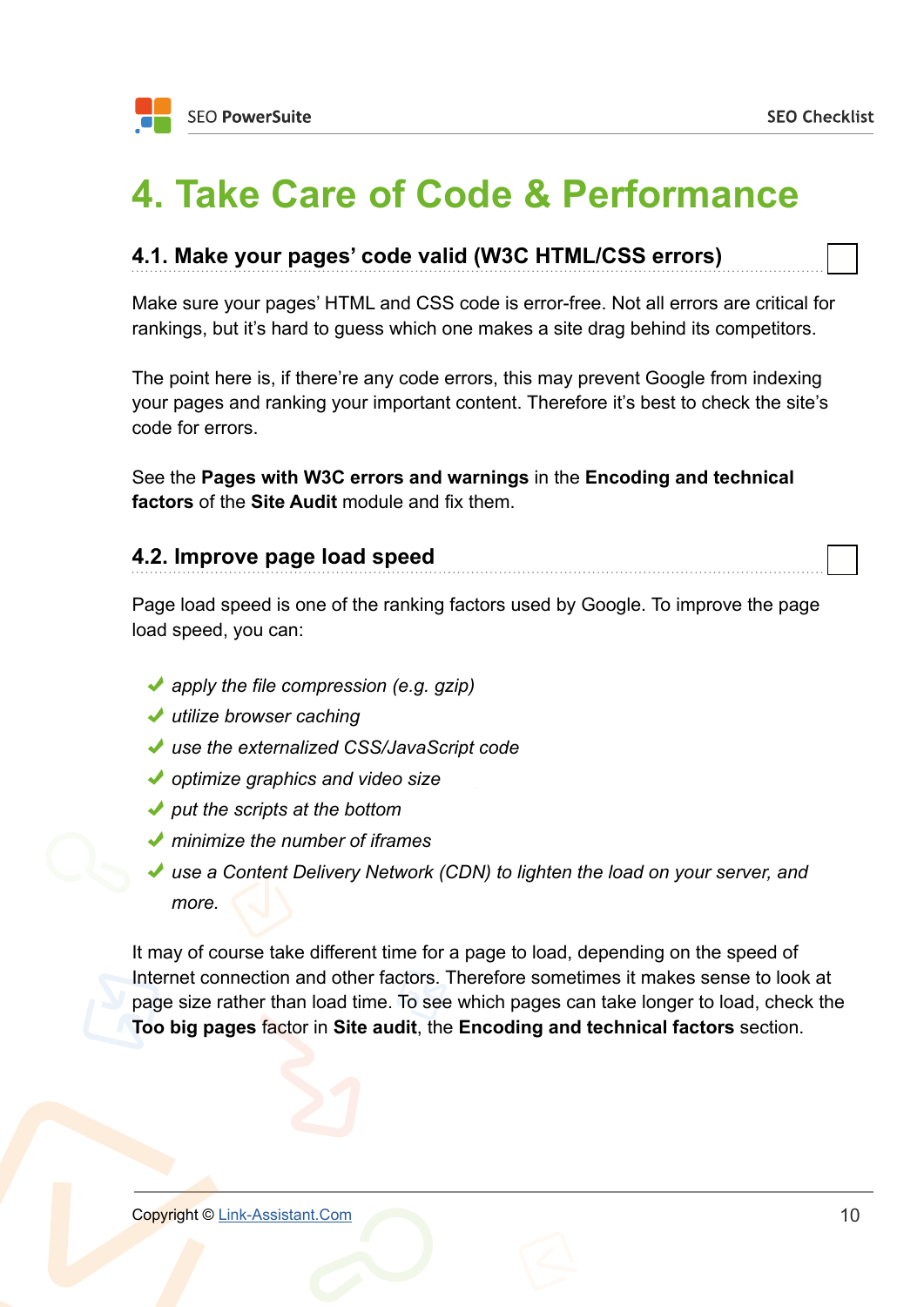### <span id="page-10-0"></span>**5. Optimize Site's Landing Pages**

### **5.1. Select your landing pages and assign keywords for them**

Select landing pages - the pages you are going to optimize in the first place to earn more traffic, conversions, and sales. It's better to select these pages out of your best ranking content.

Go to the **Content Analysis** module in WebSite Auditor, pick the page and type in 1-3 keywords for it.

Do not assign too many keywords for a single page. The more focused your landing pages are, the better.

### **5.2. Optimize your landing pages**

After the tool scans your landing page, it will offer optimization advice based on the topranking competitors. In the **Content Analysis** module click the **Reports** tab, select the **Page Optimization Audit Report** in the drop-down menu and follow the on-page tips listed there.

You will get tips to optimize keyword use in page titles, meta descriptions, H-tag headings, link anchors, ALT attributes, and text paragraphs.

Watch a video tutorial: [Optimizing landing pages](http://www.link-assistant.com/video.html?vid=1AnELACSDyM)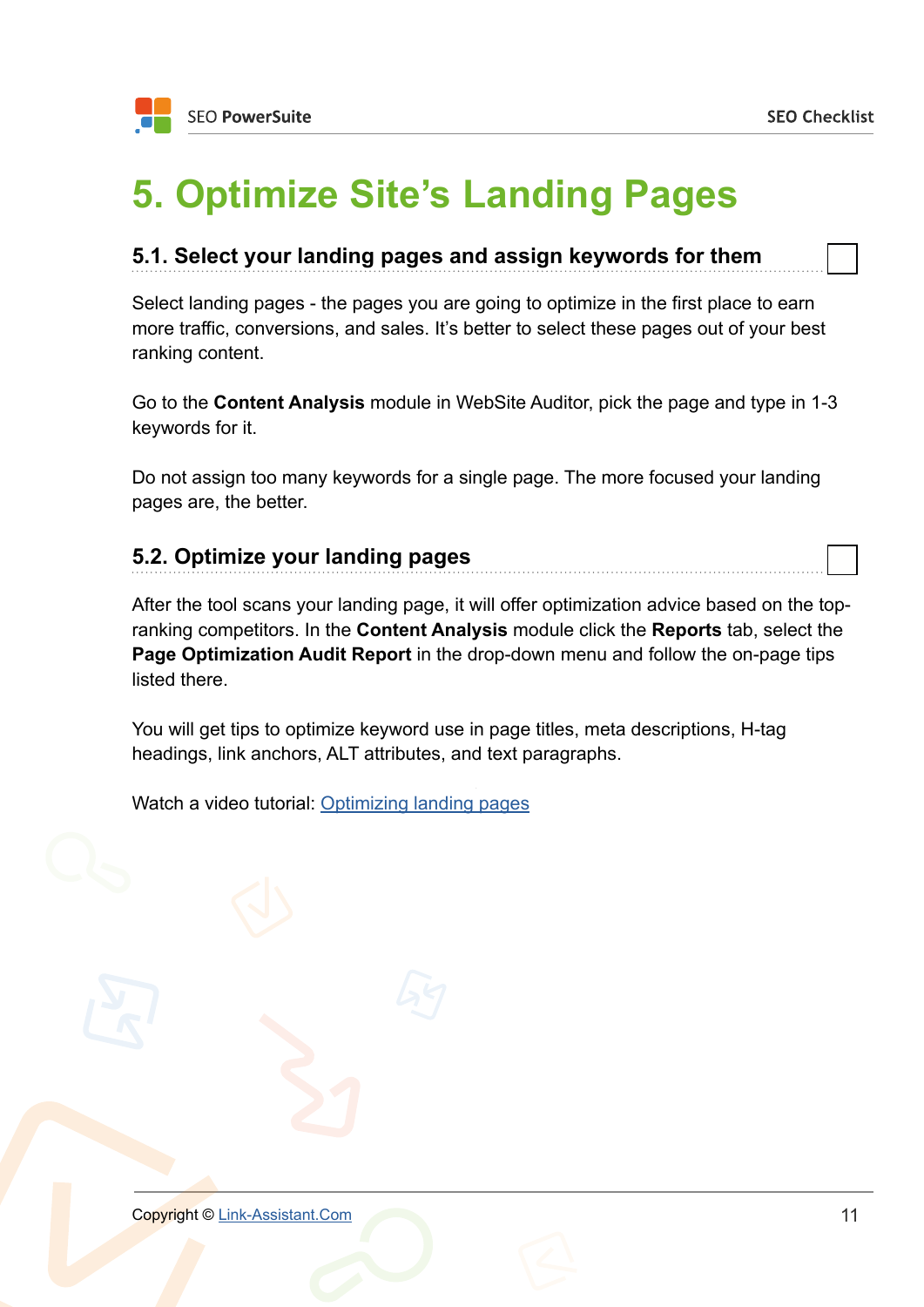### <span id="page-11-0"></span>**6. Check On-page/Content Factors**

### **6.1. Re-write duplicate/missing titles**

In the **Site audit** module of **WebSite Auditor**, find the **On-page** section. Check the **Duplicate title** and **Empty title** factors. If there are duplicate titles, they need to be rewritten.

Also, pay attention to the factor **Too long titles.** The most effective page titles are about 55 characters long, including spaces.

### **6.2. Revise meta descriptions**

Meta descriptions are useful because they are shown in search results and can influence the number of clicks your site gets. For optimum effectiveness, meta descriptions should be about 150 characters long. To see if your descriptions comply with the industry standards, check the **On-page** section in **Site audit.**

Check the **Missing meta descriptions** factor to see which pages need a description, and the **Too long meta description** factor to detect descriptions that need to be rewritten.

### **6.3. Diversify text-only content**

Use images to diversify your page content and get traffic from Google image search. In the **Page Optimization Audit Report** you'll get recommendations for the image ALT texts on your landing pages – see the **Image alt attributes** stats.

### **6.4. Insert keywords in document names (.pdf, .doc, .ppt, etc.)**

Use your main keywords while naming the documents available for download on your website. This will increase your chances for getting found when one uses *filetype*: or *ext:* search operators in Google.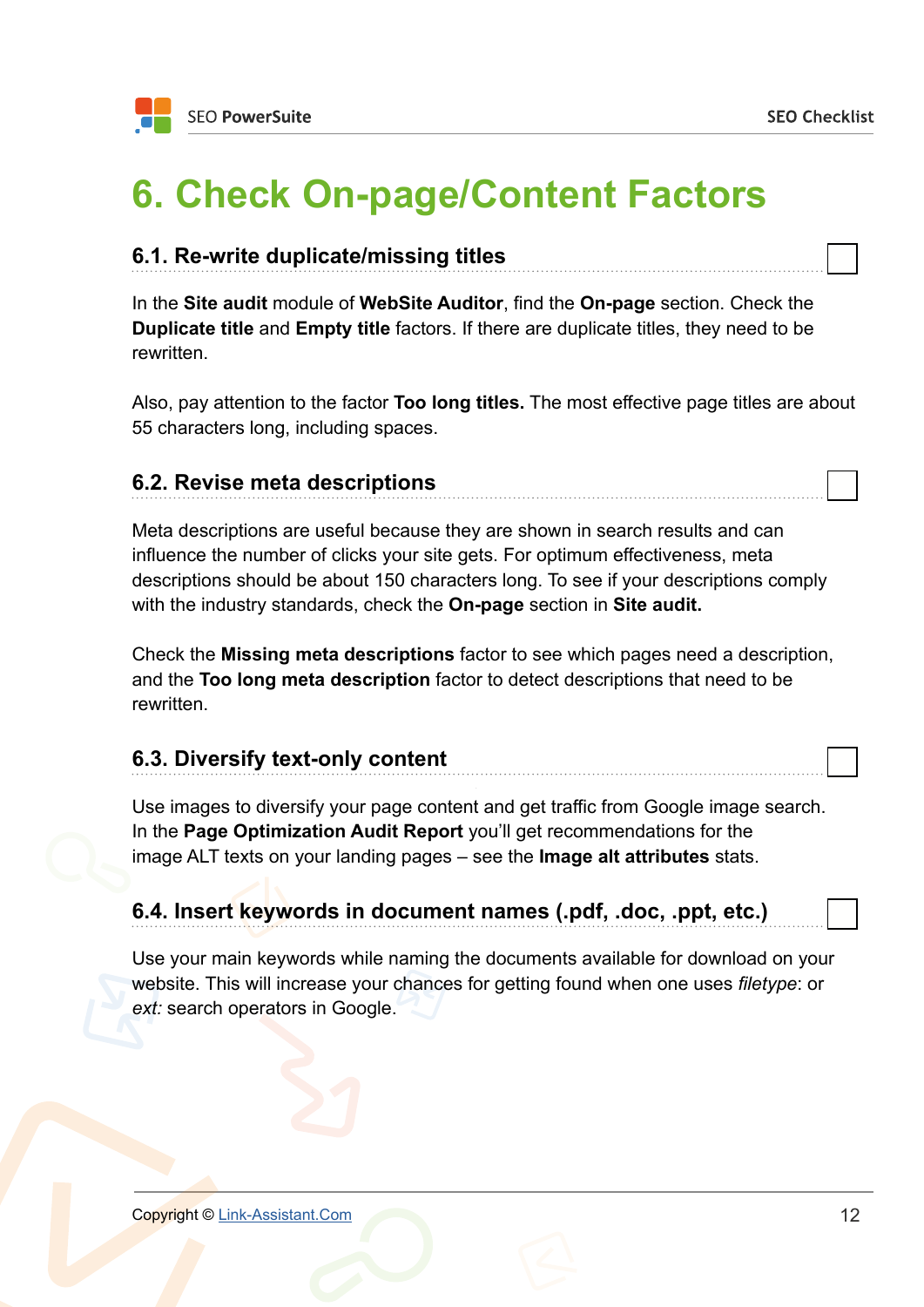### **6.5. Decrease the number of outgoing links (less than 100)**

#### In **Site audit** find the **Pages with excessive number of links** factor (**Links**

section). Having too many links on your pages may cause your website to appear as a link farm or a spam site and can potentially hurt your site's SEO. For best results, try to moderate outgoing linking to 100 links per page or fewer, and link to relevant pages that are of value for your visitors.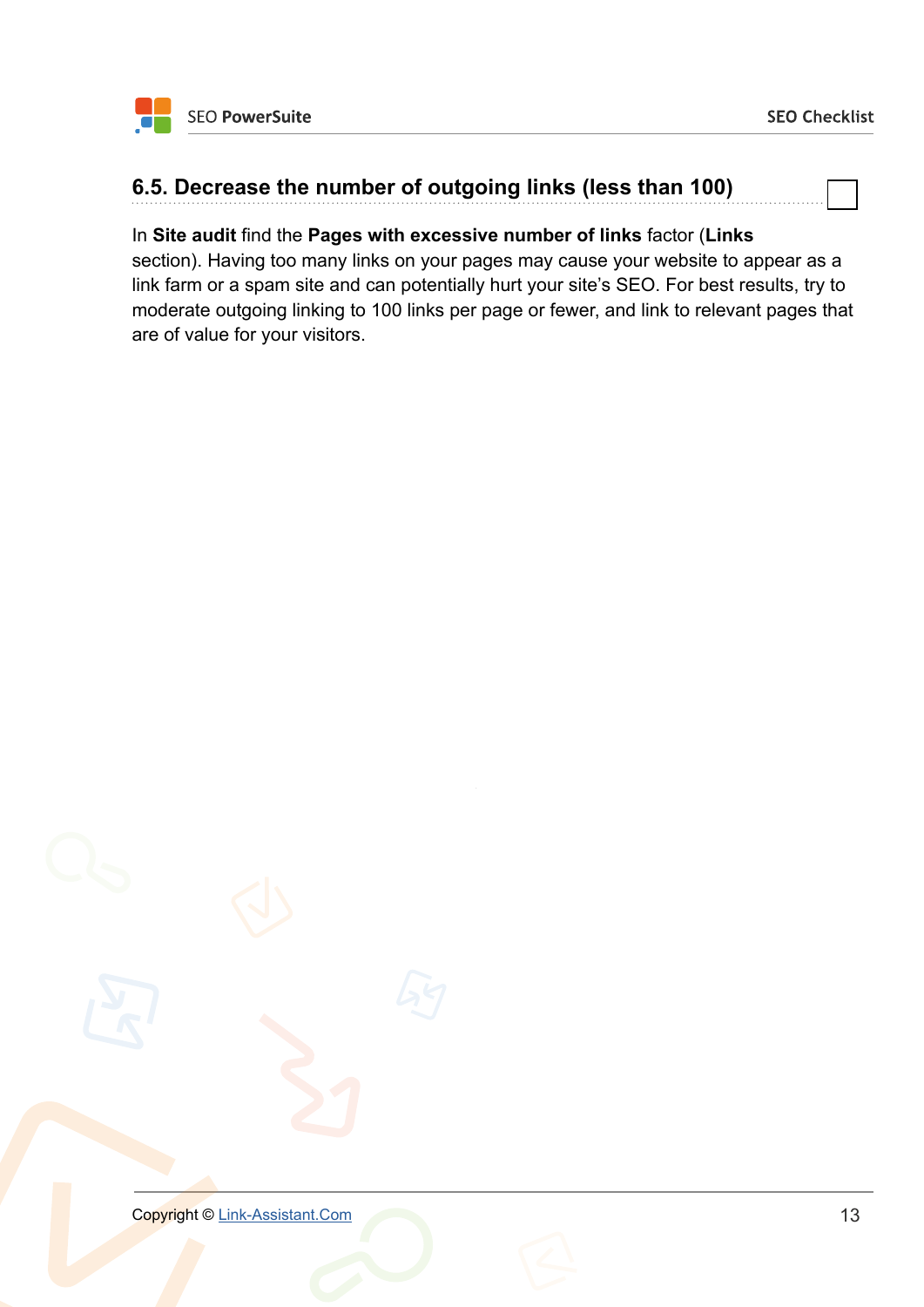### <span id="page-13-0"></span>**7. Find and Analyze Site's Backlinks**

### **7.1. Find all your site's backlinks**

Before you start a link building campaign, explore your site's existing backlinks in SEO SpyGlass. Launch the tool, and let it scan your website for the existing links. SEO SpyGlass will use multiple methods (including its own backlink tool) to collect as many links as possible.

Watch a video tutorial: [Finding site's backlinks](http://www.link-assistant.com/video.html?vid=cCBB8ako2PM)

### **7.2 Analyze your current backlinks**

Now check how strong your backlink profile is. After SEO SpyGlass gathers the backlinks, it will offer to analyze them using the most important backlink factors.

This information is useful for:

- *Identifying the websites that discuss you or your organization*
- *Identifying your top content*
- *Discovering errors in the links that point to your site for correction and improvement*
- *Comparing link metrics between multiple sites to estimate the competition*
- *Analyzing anchor text*

Watch a video tutorial: [Analyzing backlinks' quality](http://www.link-assistant.com/video.html?vid=qVYs_2F3LDM)

### **7.3. Improve the quality of backlinks**

The backlinks are of great importance for your SEO, but you should remember that it's the quality not the quantity that matters first. Here are the things you should look at when building up your backlink profile:

#### *The origin of the link*

Consider Google PageRank, age, the number of outbound links, and the geo location of the linking page. You can analyze the linking pages of your existing backlinks in the **Backlinks module of SEO SpyGlass.**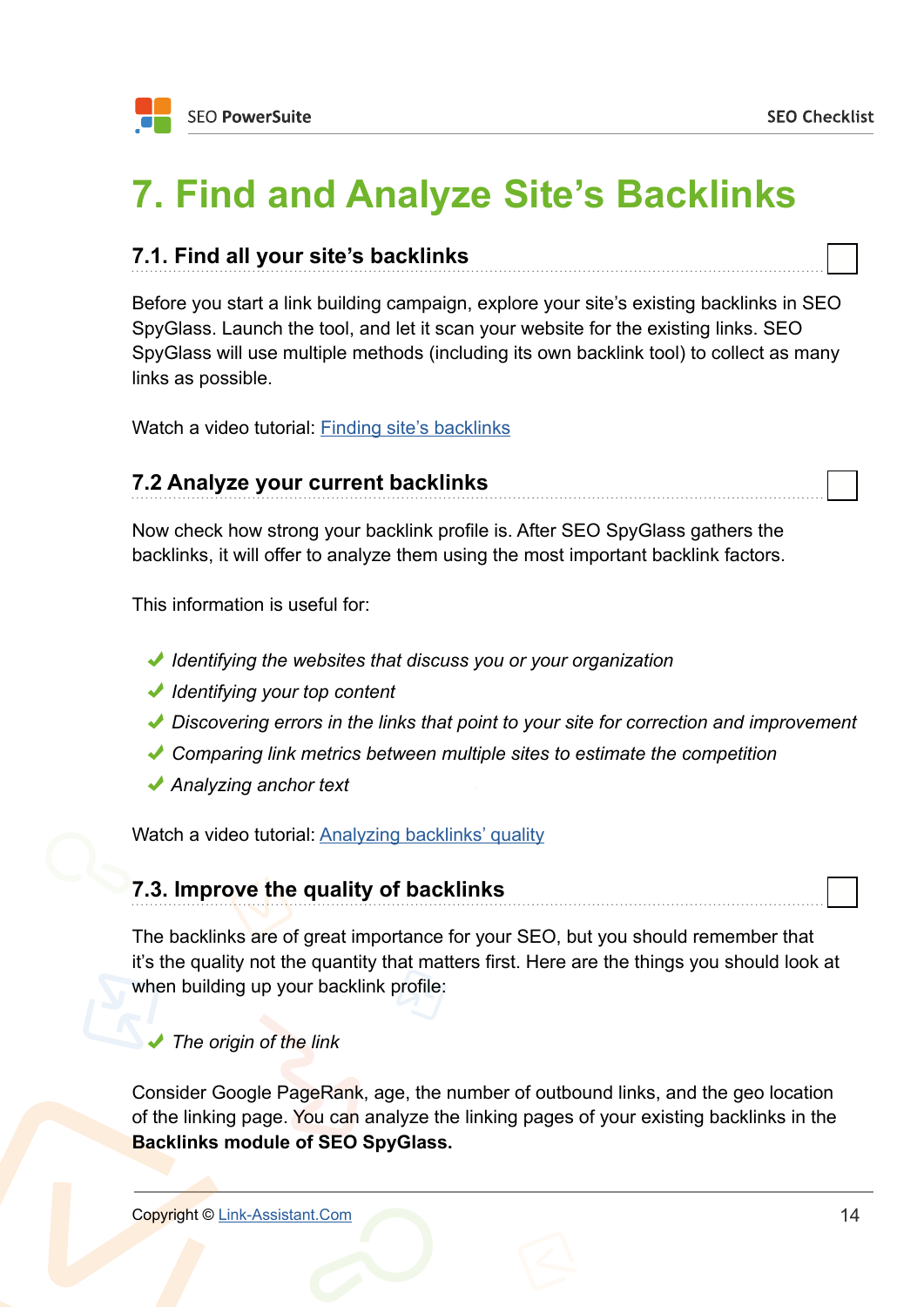**SEO PowerSuite** 

#### *Anchor text should include your main keywords*

Anchor text (the visible clickable text in a hyperlink) should be optimized for your target keywords. Search engines use this text to help determine the relevancy of the linked-to document. Press the **Statistics** button in the **Backlinks** module to view the detailed anchor data.

#### *Focus more on "dofollow" links*

In the **Backlinks module** you can also see that some of your incoming links have a "nofollow" tag. This basically means that search engines are instructed to ignore these links when determining how to rank the page the links point to. That's why it is better to have "dofollow" links pointing to your site.

### **7.4 Remove links with high penalty risk**

Not all backlinks are equally good for your website. When the search engine bots analyze your site's links, they check how natural they are. In SEO SpyGlass find the **Penalty risks** tab and see if you have any high-risk links. Backlinks marked red can potentially cause a penalty for your site, so consider removing them using the Google Disavow tool.

Watch a video tutorial: [Anti-penalty link audit](http://www.link-assistant.com/video.html?vid=lrdTgLZbSUw)

### **7.5. Compare your site's backlinks with competitors**

In SEO SpyGlass, you can compare your site's links with up to 10 competing sites. All you need to do is to create projects for competitors' sites and add them in the **Backlink Comparison** module of SEO SpyGlass.

There you can investigate your competitors' links, find their best link sources, see what anchor texts they're using and analyze each link for a variety of factors including Google PR, Alexa rank, domain age and IP, link value and many more.

Usually competitors' backlink profile analysis helps you easily find new great link sources for your own site.

Watch a video tutorial: [Comparing sites' backlinks](http://www.link-assistant.com/video.html?vid=P19_27PYXhE)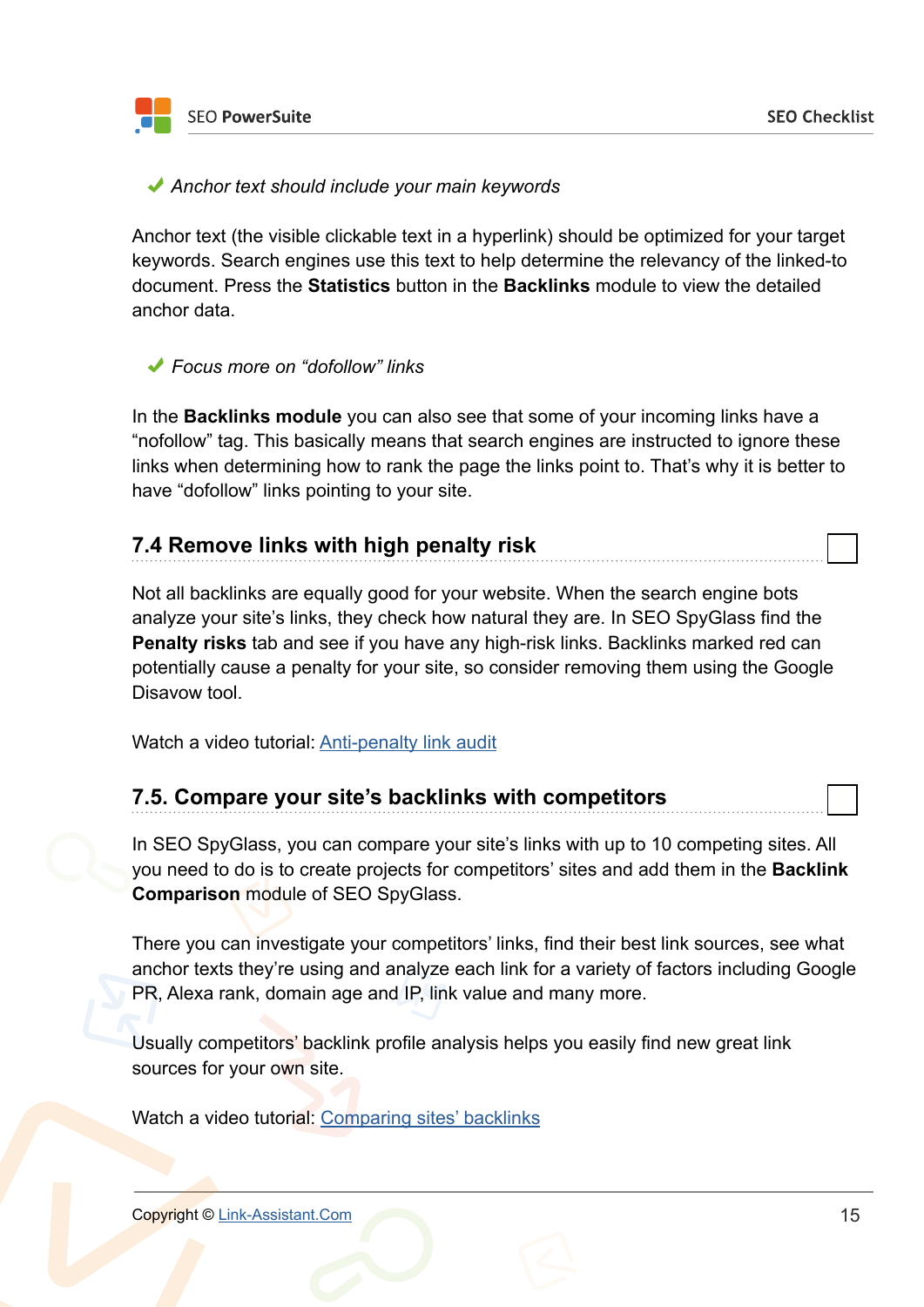### <span id="page-15-0"></span>**8. Do Link Outreach**

### **8.1. Get more backlinks**

Generally the more backlinks you have, the better. You can get natural links when people find your content useful and interesting and place links on their own websites and you can build up backlinks using such methods as:

- *Article marketing*
- *Getting listed in popular directories*
- *Guest Blogging*
- *Social media marketing, etc.*

In LinkAssistant you can find more potential sources to get links. Launch the tool, press the **Look for partners** button, choose the search method and type in your target keywords.

Additionally, you can specify such filter phrases as "submit a guest post," "add a comment," "forum." If you are looking for a particular type of link.

Watch a video tutorial: [Finding new link building opportunities](http://www.link-assistant.com/video.html?vid=ak8G-ssyCuE)

| 8.2. Run an effective link outreach campaign |  |
|----------------------------------------------|--|
|                                              |  |

After you've found sites for link building, it's high time to connect with their owners or webmasters. First of all, let LinkAssistant find the contact details for the selected websites.

Now click the Email button and you'll get to the built-in email client. Here you can manage all your link building correspondence with either personalized emails or readyto-use outreach templates.

Watch a video tutorial: [Link outreach](http://www.link-assistant.com/video.html?vid=CC4iZCPv0j0)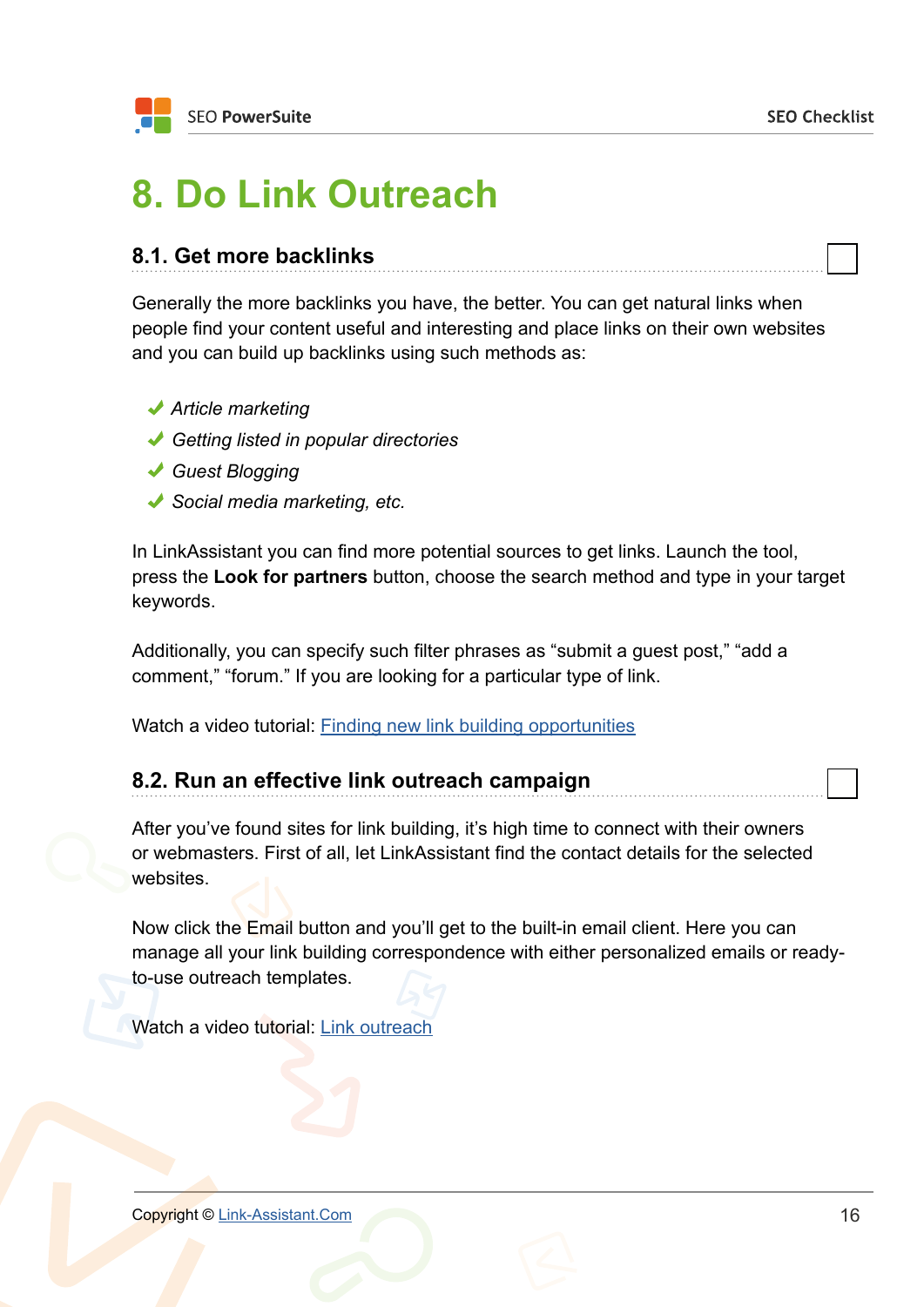

### **8.3. Verify your most important backlinks**

It's essential to keep track of live links that help your site rank high in the search results and bring you traffic.

You can use LinkAssistant for monitoring your important links. Just import your backlinks into the tool (for instance from a Google Webmaster spreadsheet or SEO SpyGlass) and click the Verify button.

This will let you see at a glance if the most important links are in place and have the right anchor texts, point to the right pages etc.

Watch a video tutorial: [Verifying your links](http://www.link-assistant.com/video.html?vid=MFAsjWvq4cM)

**Copyright © [Link-Assistant.Com](http://link-assistant.com)** 17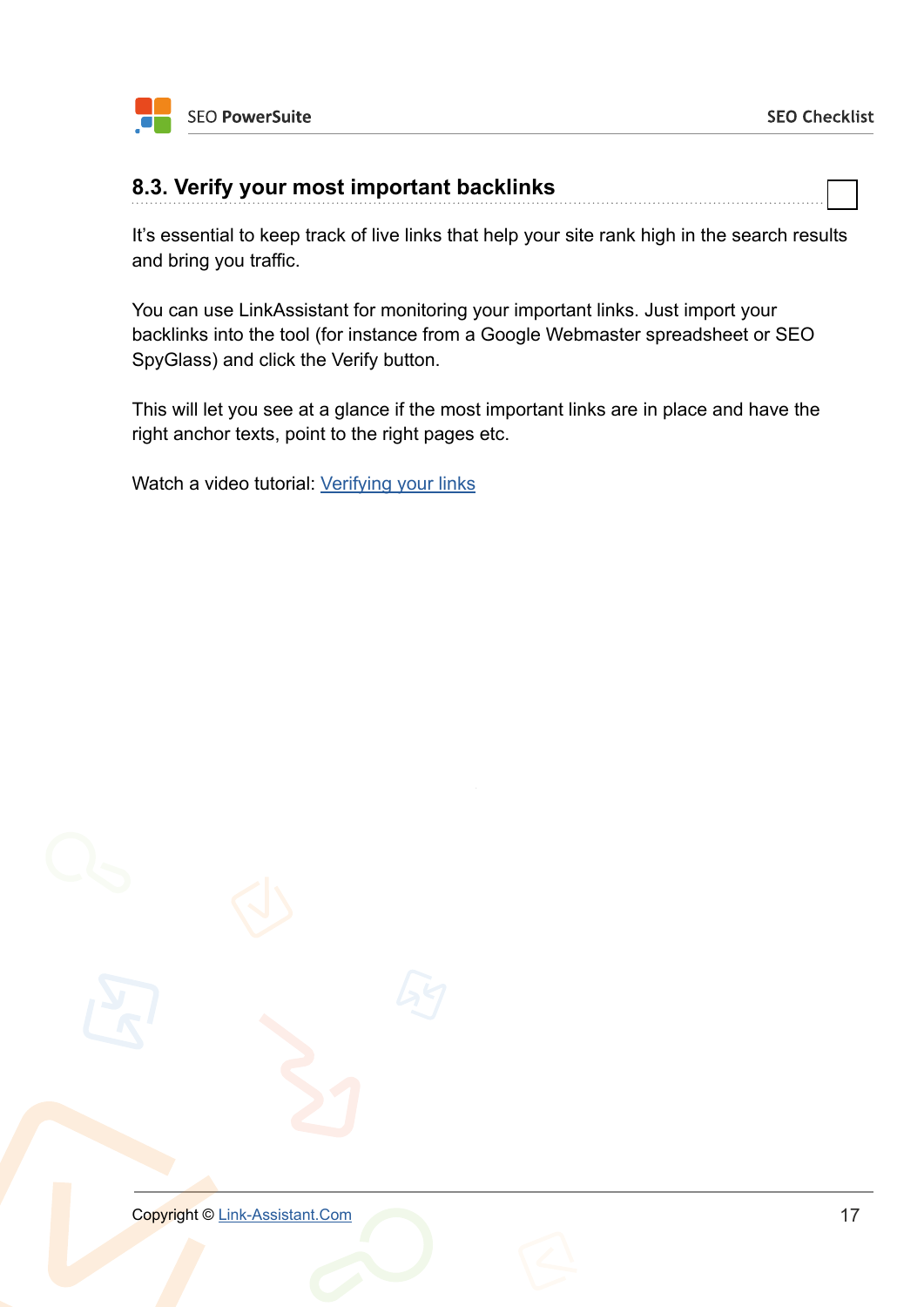### <span id="page-17-0"></span>**9. Use Social Signals for your SEO**

### **9.1. Compare the number of social media signals to the traffic sent**

In SEO SpyGlass, go to **Preferences, Domain Ranking Factors** and mark social media factors as preferred. After that go to **Factors Overview** and compare the number of social media signals (tweets, Facebook likes, +1s, bookmarking shares) with the amount of traffic that flows from social networks to your site's pages (to see the traffic stats, please connect SEO SpyGlass with your Google Analytics account.)

Find the social networks that bring most traffic to the site and try to build even more social popularity on them.

### **9.2. Compare social signals for different landing pages**

In WebSite Auditor you can compare social media popularity of different pages of your site. Just click the **Popularity in social media** workspace and see the number of Facebook likes, Twitter mentions, Google +1's, LinkedIn, Pinterest shares, as well as social bookmarks.

See which pages get more social media signals and create similar content to get high user attention.

#### **9.3. Create pages in Social Media**

To engage more social media users to visit your site, you can additionally:

- 1. *Create a Facebook page and engage your readers in sharing and discussing your posts, photos and videos.*
- 2. *Add a Twitter button to your website, so that visitors are able to tweet your content an Share it with their followers. Also you can create your own twitter account and notify your followers about interesting content, news, product updates, etc. In tweets use a hash tag with keywords to be easily found in Twitter search.*
- 3. *Add a Google +1 button to your website, so that users with Google accounts will be able to share this content with their circles. It may also significantly influence personalized search results in Google. Additionally, create a Google+ page and share some valuable content with your circles. Use a plus sign for your key phrases in posts when it makes sense.*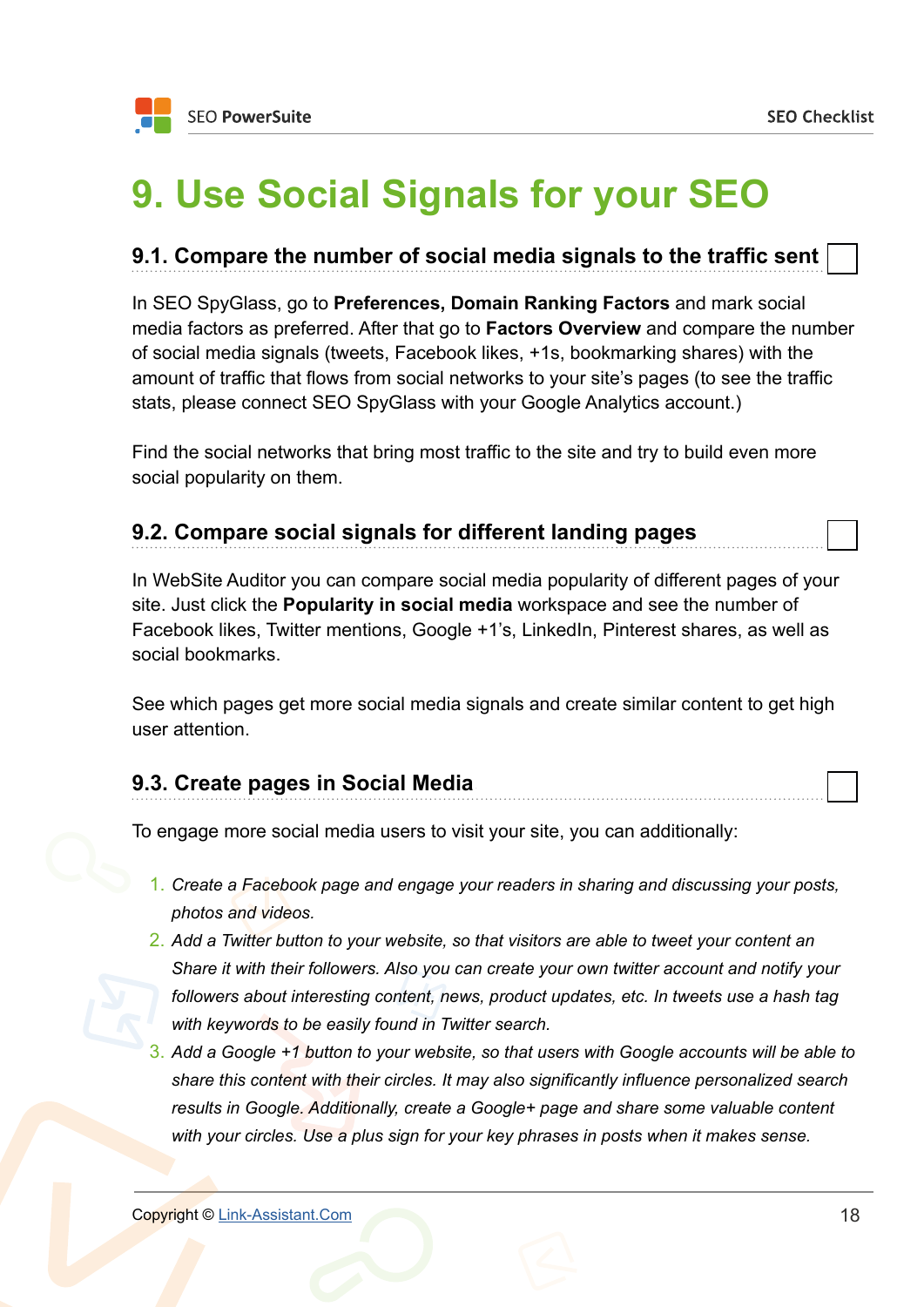### <span id="page-18-0"></span>**10. Track Your Progress**

| 10.1. Check your rankings for keywords |  |
|----------------------------------------|--|
|----------------------------------------|--|

Make sure you track your search engine rankings for keywords in Rank Tracker. You will be able to see your current rankings and history, and compare your rankings to competitors.

Check both regular organic results and Universal Search results (Images, Videos, Places). Rank Tracker will also show the multiple positions a ranking page has.

Watch a video tutorial: [Checking your site's rankings](http://www.link-assistant.com/video.html?vid=NqzoJ1JWut4) Watch a video tutorial: [Tracking competitors' rankings](http://www.link-assistant.com/video.html?vid=SBZIwHSpC8Q)

### **10.2. Sync your SEO tools with Google Analytics**

You can sync your Google Analytics (GA) account with SEO PowerSuite. (Just go to **Preferences, Google Analytics settings**).

After the app collects the data from GA, you'll be able to see stats for landing pages, keywords and backlinks in Rank Tracker, WebSite Auditor and SEO SpyGlass.

Check:

- *Which keywords bring the most traffic*
- *Which landing pages have most visits and smallest bounce rate*
- *Which backlinks bring more visits to your site*

Watch a video tutorial: [Google Analytics data in Rank Tracker](http://www.link-assistant.com/video.html?vid=JRs90WYkKbI) Watch a video tutorial: [Google Analytics data in SEO SpyGlass](http://www.link-assistant.com/video.html?vid=Afzn8FMlW-E)

### **10.3. Check SEO factors of your site and landing pages**

Don't forget to add competitors into your Rank Tracker project. You'll be able to monitor they ranking progress along with your own – in one table and on one progress graph.

Watch a video tutorial: [Checking Universal Search results](http://www.link-assistant.com/video.html?vid=lf0yjCL8UPI)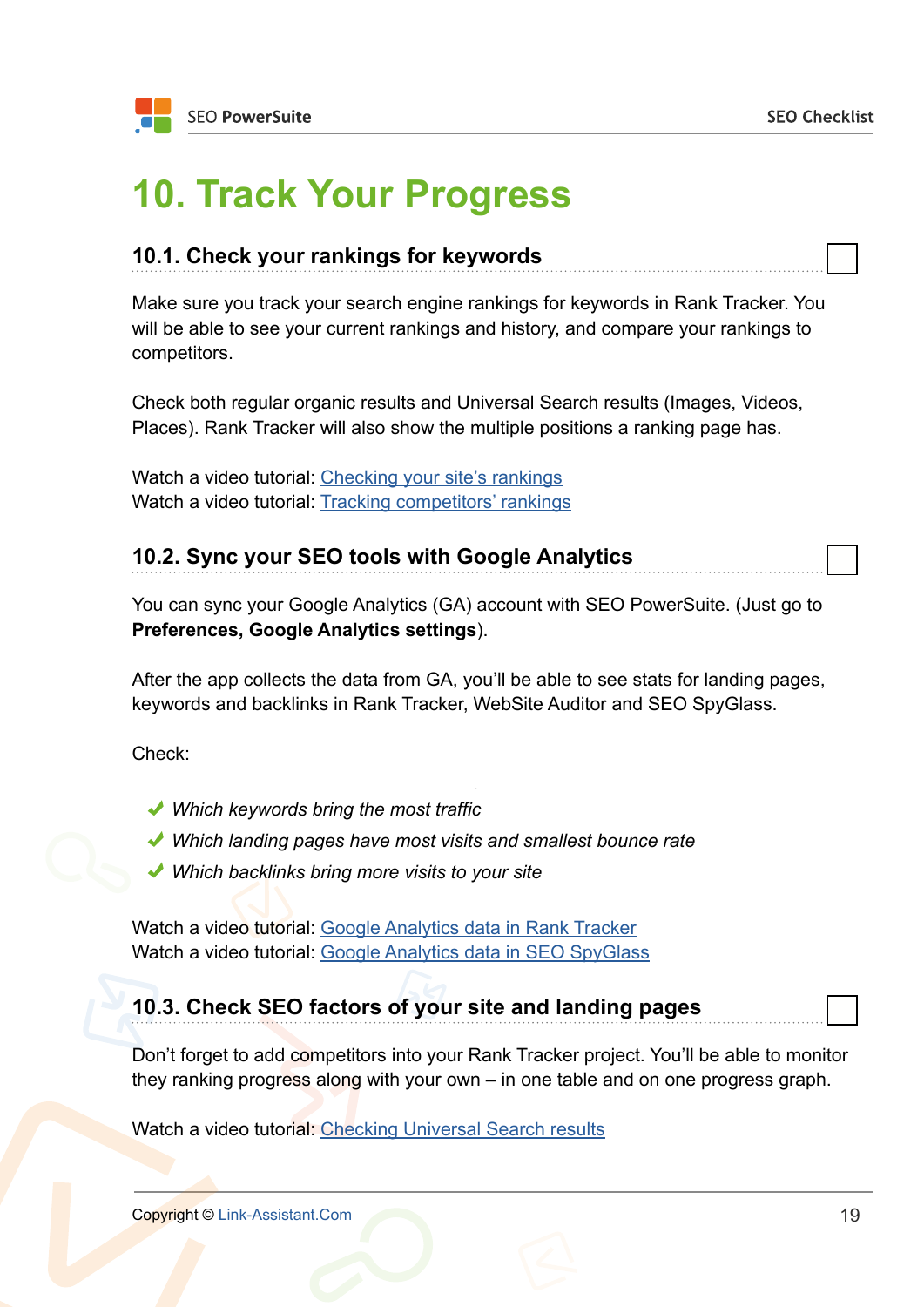#### **10.4. Set up Events to track what impacts your site's growth**

Whenever starting out a new SEO activity and trying out a new technique, create an event in SEO PowerSuite tool to track how effective it'll turn out for your website. To create a new event, go to **Preferences, Manage events.**

Create events:

- *When you publish new content And what to see how it affects your rankings. When you get new links And want to make sure it won't put your rankings at risk of a penalty. When you fix some technical issues on your site And need to see if it boost your pages indexation and ranks. When you launch a viral social campaign And what to see if the efforts pay off.*
- *When another Google algo update happens Add you need to make sure your rankings keep unaffected.*

Watch a video tutorial: [Managing events](http://www.link-assistant.com/video.html?vid=GO-uaGHNexM)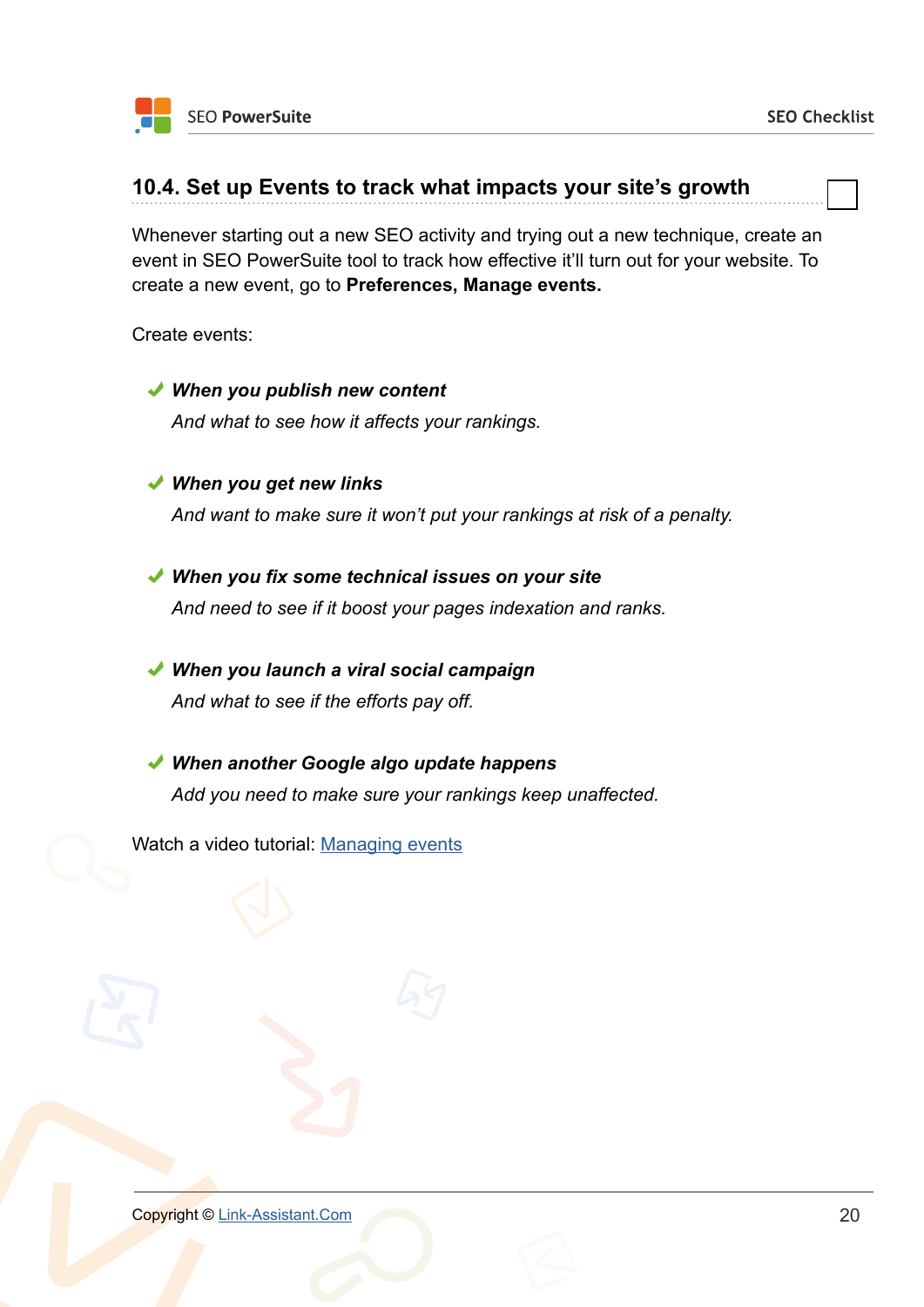### <span id="page-20-0"></span>**Extras: Enhance Your Online Presence**

### **1. Create a Google Places listing**

97% of consumers search for local businesses online, so If you run a local business (sell flowers in NY, provide consulting services in London, have a small grocery store in Barcelona, etc.) and have a physical address, you should sign up for a Google Places account. This will help you enhance your local search engine rankings. By the way, you can customize your business listing with photos, videos, and special offers, which may become an additional sales venue for your company.

### **2. Produce some videos**

Videos are an important marketing tool you can leverage to get more traffic and sales. If you offer media-related services, video marketing is simply a must for you. In all other cases, use videos to tell users about your brand, expertise, and success stories. Apart from your website and blog, you can use the following video content platforms to promote your videos:

- *YouTube*
- *Vimeo*
- *Blip.tv*
- *Dailymotion*
- *Flickr Video*
- *Videojug*

### **3. Present your business**

Another way to promote your products and services is to publish some presentations with useful information and links to your website. You can also distribute the presentations you've made at conferences and other events. By the way, presentations like videos can be embedded into pages, so other users might easily share them on their websites and blogs.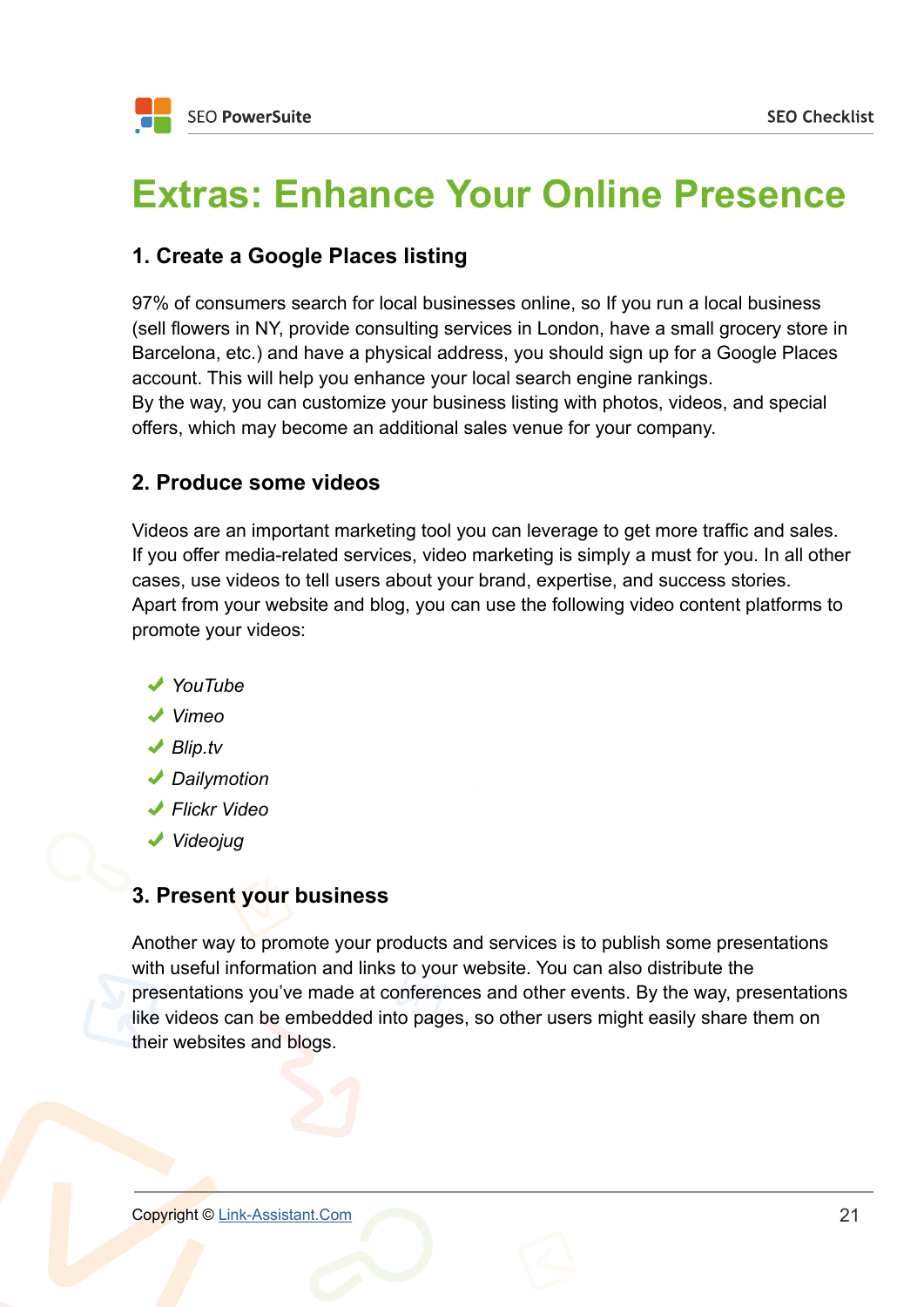

To start promoting presentations, take a look at:

- *Slideshare*
- *Scribd*
- *Authorstream*
- *Issuu*
- *FlexPaper*

### **4. Define your content marketing strategy**

Content is vital for any online business, but it's even more important to have a strategic plan, so that you invest resources with maximum efficiency:

- 1. *Define your audience and think about questions your potential users may have these will be the corner stones of your content strategy.*
- 2. *Set up a content calendar post on a regular basis, this will make people get back to your site to check out the latest news and recommendations.*
- 3. *Choose the content format that works best (remember checking the traffic and bounce rate stats for content pages in Rank Tracker!) – blog posts, landing pages, interviews, Q&A section, video pages – and improve the pages that could perform better.*

And while working on your site's content, do not forget to analyze what your competitors are up to: scan the competitor's site in SEO SpyGlass and analyze which content gets the most backlinks (see the **Anchor URL** column).

### **5. Improve Usability**

Sometimes website owners are getting a lot of traffic, but sales do not increase and the bounce rate is huge. If this sounds like your case, this section is for you. On the one hand, the problem might be in the wrong keywords, and then you have to get back to keyword research and review your current project key phrases. On the other hand, something may be wrong with your website and landing pages. In this case, you'll need to make your website and landing pages in particular more user-friendly.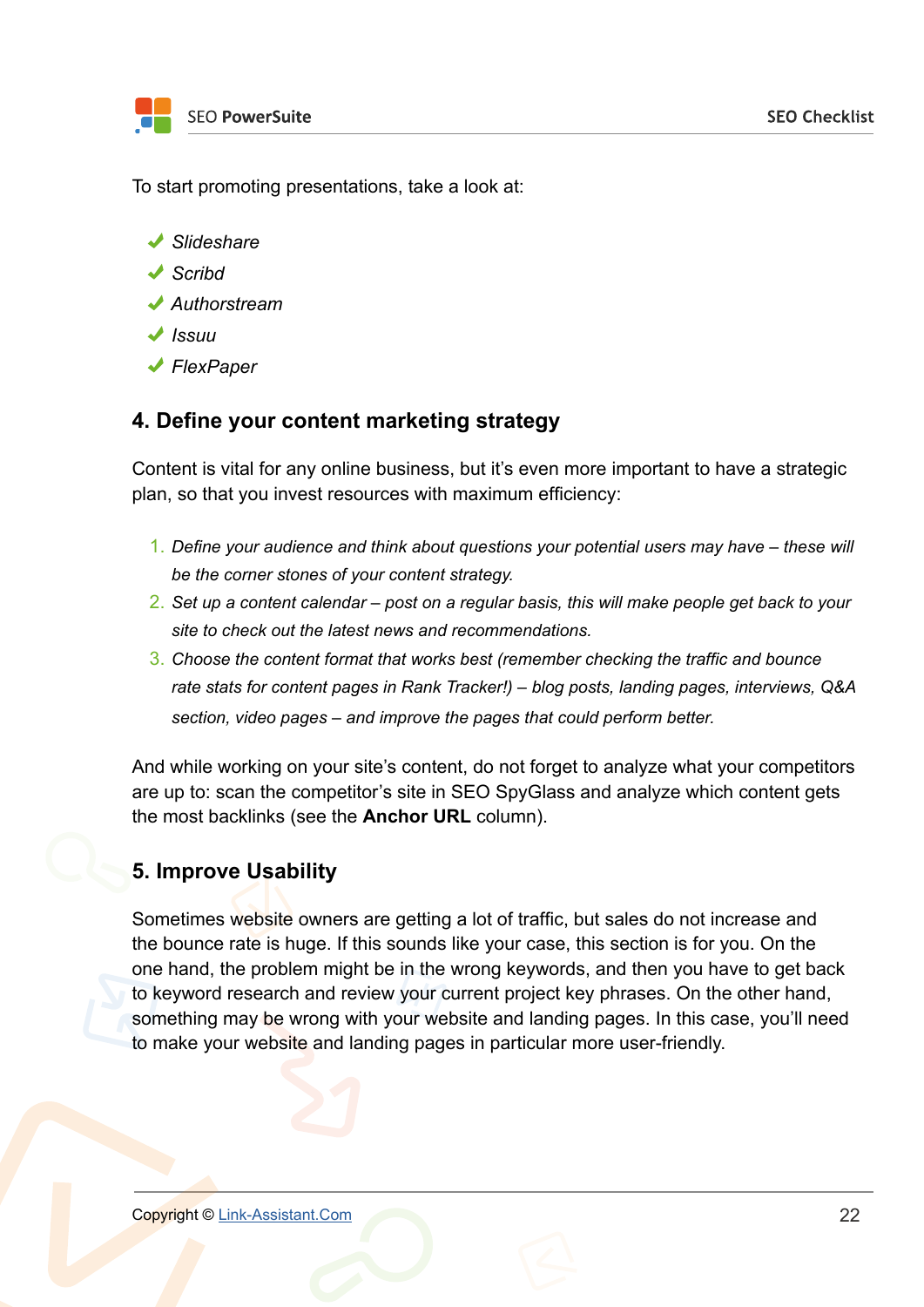Some of the common things to look into are:

- 1. *Case Studies*
- 2. *Testimonials*
- 3. *Strong call-to-actions "above the fold"*
- 4. *Grammatically correct texts*
- 5. *Emotion-based headlines*
- 6. *Offering some stuff for free*
- 7. *Re-design*



In the end, do not forget to return to this checklist on a regular basis to review, recheck, and enhance every SEO activity described.